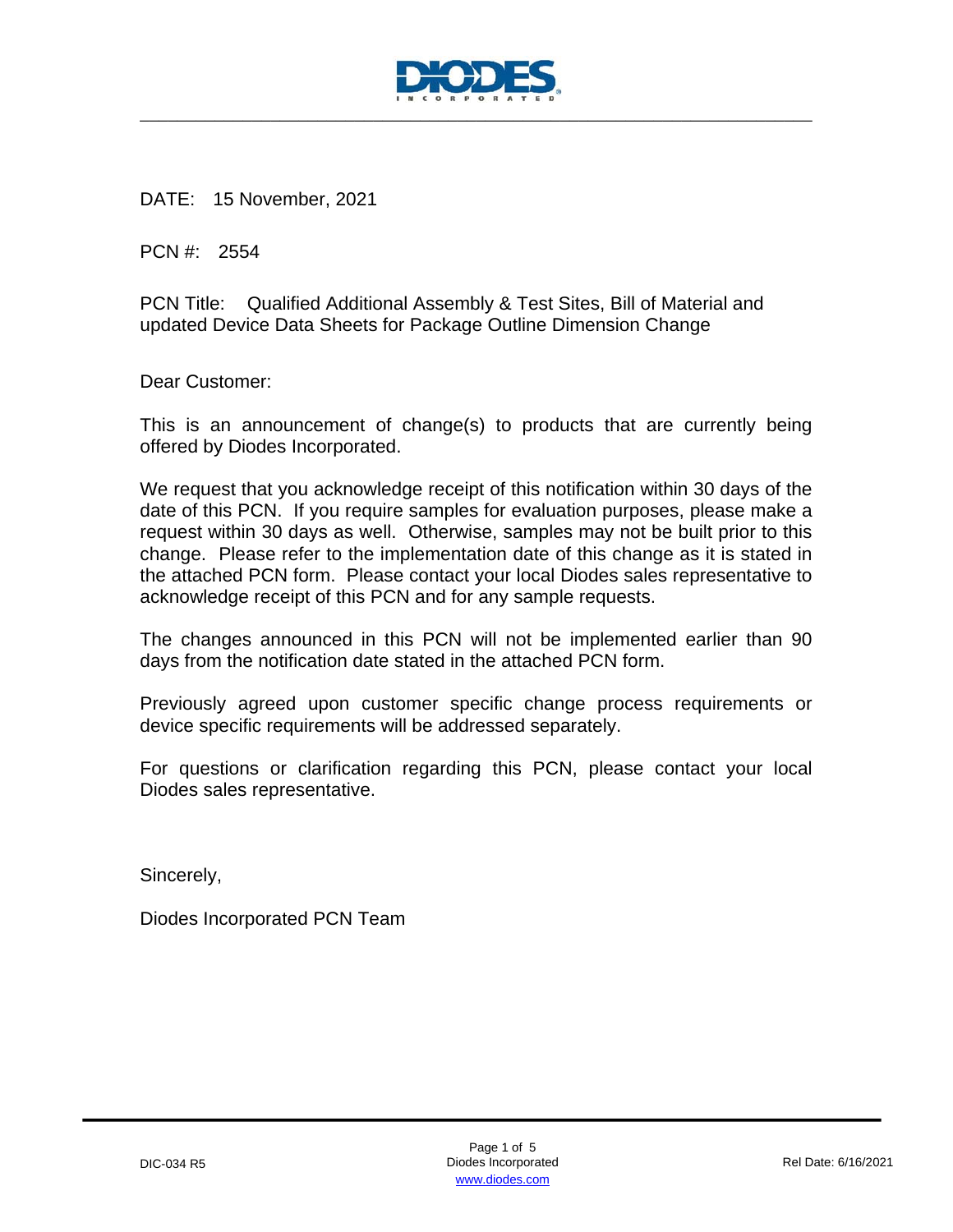

## **PRODUCT CHANGE NOTICE PCN-2554 REV 1**

| <b>Notification Date:</b>                                                                                                                                                                                                                                                                                                                                                                                                                                                                                                                                                                                                                                                                                                                                          | <b>Implementation Date:</b>                                                                                           |  | <b>Product Family:</b>                                                                                      | <b>Change Type:</b>                     | PCN#: |  |
|--------------------------------------------------------------------------------------------------------------------------------------------------------------------------------------------------------------------------------------------------------------------------------------------------------------------------------------------------------------------------------------------------------------------------------------------------------------------------------------------------------------------------------------------------------------------------------------------------------------------------------------------------------------------------------------------------------------------------------------------------------------------|-----------------------------------------------------------------------------------------------------------------------|--|-------------------------------------------------------------------------------------------------------------|-----------------------------------------|-------|--|
| 15 November, 2021                                                                                                                                                                                                                                                                                                                                                                                                                                                                                                                                                                                                                                                                                                                                                  | 15 February, 2022                                                                                                     |  | Analog Semiconductors                                                                                       | A/T Sites, BOM and Data<br>Sheet Change | 2554  |  |
|                                                                                                                                                                                                                                                                                                                                                                                                                                                                                                                                                                                                                                                                                                                                                                    |                                                                                                                       |  | <b>TITLE</b>                                                                                                |                                         |       |  |
| Qualified Additional Assembly & Test (A/T) Sites, Bill of Material (BOM) and updated Data Sheets for Package Outline<br>Dimension Change                                                                                                                                                                                                                                                                                                                                                                                                                                                                                                                                                                                                                           |                                                                                                                       |  |                                                                                                             |                                         |       |  |
|                                                                                                                                                                                                                                                                                                                                                                                                                                                                                                                                                                                                                                                                                                                                                                    |                                                                                                                       |  | <b>DESCRIPTION OF CHANGE</b>                                                                                |                                         |       |  |
| This PCN is being issued to notify customers that in order to assure continuity of supply, Diodes has qualified additional A/T Site<br>JCET Group Co., Ltd. (JCET) located in Suqian, China, and Tianshui Huatian Technology Co., Ltd. (TSHT) located in<br>Tianshui, Gansu, China. In addition, we have qualified (BOM) New Die Revision, PdCu Bond Wire and Lead Frame that includes<br>a Package Outline Dimension (POD) change for SOT353-5L and SOT363-6L as noted in Tables 5 and 6.<br>Full electrical characterization and high reliability testing has been completed on representative part numbers to ensure no<br>change to device functionality or electrical specifications in the datasheet. Refer to the attached qualification report embedded in |                                                                                                                       |  |                                                                                                             |                                         |       |  |
|                                                                                                                                                                                                                                                                                                                                                                                                                                                                                                                                                                                                                                                                                                                                                                    |                                                                                                                       |  | this file (to view, download this PCN file then open it with a PDF viewer to see the attached qual report). |                                         |       |  |
| <b>IMPACT</b>                                                                                                                                                                                                                                                                                                                                                                                                                                                                                                                                                                                                                                                                                                                                                      |                                                                                                                       |  |                                                                                                             |                                         |       |  |
| Continuity of Supply. There will be no change to the Form, Fit or Function of products affected, unless specifically indicated in<br>Table 5 and 6.                                                                                                                                                                                                                                                                                                                                                                                                                                                                                                                                                                                                                |                                                                                                                       |  |                                                                                                             |                                         |       |  |
| <b>PRODUCTS AFFECTED</b>                                                                                                                                                                                                                                                                                                                                                                                                                                                                                                                                                                                                                                                                                                                                           |                                                                                                                       |  |                                                                                                             |                                         |       |  |
| Table 1 - Qualified Additional (BOM) PdCu Bond Wire                                                                                                                                                                                                                                                                                                                                                                                                                                                                                                                                                                                                                                                                                                                |                                                                                                                       |  |                                                                                                             |                                         |       |  |
| Table 2 - Qualified Additional AT Site (JCET SQ)                                                                                                                                                                                                                                                                                                                                                                                                                                                                                                                                                                                                                                                                                                                   |                                                                                                                       |  |                                                                                                             |                                         |       |  |
| Table 3 - Qualified Additional AT Site (TSHT) and New Die Revision                                                                                                                                                                                                                                                                                                                                                                                                                                                                                                                                                                                                                                                                                                 |                                                                                                                       |  |                                                                                                             |                                         |       |  |
| Table 4 - Qualified Additional (BOM) Lead Frame with POD Change                                                                                                                                                                                                                                                                                                                                                                                                                                                                                                                                                                                                                                                                                                    |                                                                                                                       |  |                                                                                                             |                                         |       |  |
| Table 5 - POD Change for SOT353-5L                                                                                                                                                                                                                                                                                                                                                                                                                                                                                                                                                                                                                                                                                                                                 |                                                                                                                       |  |                                                                                                             |                                         |       |  |
| Table 6 - POD Change for SOT 363-6L                                                                                                                                                                                                                                                                                                                                                                                                                                                                                                                                                                                                                                                                                                                                |                                                                                                                       |  |                                                                                                             |                                         |       |  |
| <b>WEB LINKS</b>                                                                                                                                                                                                                                                                                                                                                                                                                                                                                                                                                                                                                                                                                                                                                   |                                                                                                                       |  |                                                                                                             |                                         |       |  |
|                                                                                                                                                                                                                                                                                                                                                                                                                                                                                                                                                                                                                                                                                                                                                                    | https://www.diodes.com/quality/product-change-notices/diodes-product-change-notices/<br><b>Manufacturer's Notice:</b> |  |                                                                                                             |                                         |       |  |
|                                                                                                                                                                                                                                                                                                                                                                                                                                                                                                                                                                                                                                                                                                                                                                    | https://www.diodes.com/about/contact-us/contact-sales/<br><b>For More Information Contact:</b>                        |  |                                                                                                             |                                         |       |  |
| <b>Data Sheet:</b>                                                                                                                                                                                                                                                                                                                                                                                                                                                                                                                                                                                                                                                                                                                                                 | https://www.diodes.com/catalog/                                                                                       |  |                                                                                                             |                                         |       |  |
| <b>DISCLAIMER</b>                                                                                                                                                                                                                                                                                                                                                                                                                                                                                                                                                                                                                                                                                                                                                  |                                                                                                                       |  |                                                                                                             |                                         |       |  |
| Unless a Diodes Incorporated Sales representative is contacted in writing within 30 days of the posting of this notice,<br>all changes described in this announcement are considered approved.                                                                                                                                                                                                                                                                                                                                                                                                                                                                                                                                                                     |                                                                                                                       |  |                                                                                                             |                                         |       |  |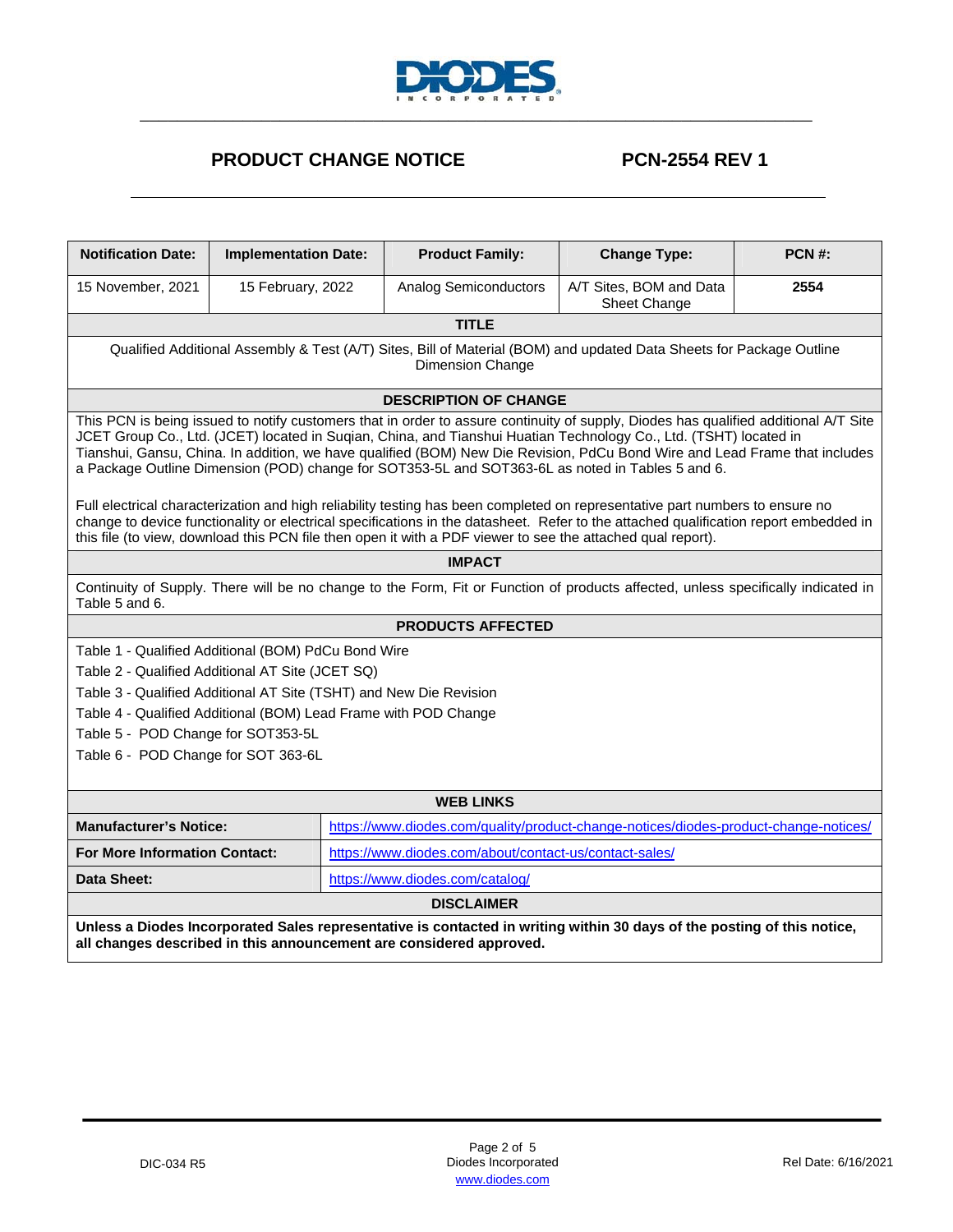

| I - Qualified Additional (BOM) PdCu Bond Wire<br>Table 1 - |  |  |  |  |  |  |  |
|------------------------------------------------------------|--|--|--|--|--|--|--|
| AP22800HB-7                                                |  |  |  |  |  |  |  |

| - Qualified Additional AT Site (JCET SQ)<br>Table 2 |  |  |  |  |  |  |  |
|-----------------------------------------------------|--|--|--|--|--|--|--|
| PI3USB9281CXWEX                                     |  |  |  |  |  |  |  |

| Table 3 - Qualified Additional AT Site (TSHT) and New Die Revision |  |  |  |  |  |  |  |
|--------------------------------------------------------------------|--|--|--|--|--|--|--|
| GP4624S-13                                                         |  |  |  |  |  |  |  |

| Table 4 - Qualified Additional (BOM) Lead Frame with POD Change |               |                    |             |              |                    |  |
|-----------------------------------------------------------------|---------------|--------------------|-------------|--------------|--------------------|--|
| PI5A121BCEX                                                     | PI5A3157BC6EX | <b>PI5A3157CEX</b> | PI5A3166CEX | PI5A3167CCEX | <b>PI5A4157CEX</b> |  |
| PI5A4599BCEX                                                    |               |                    |             |              |                    |  |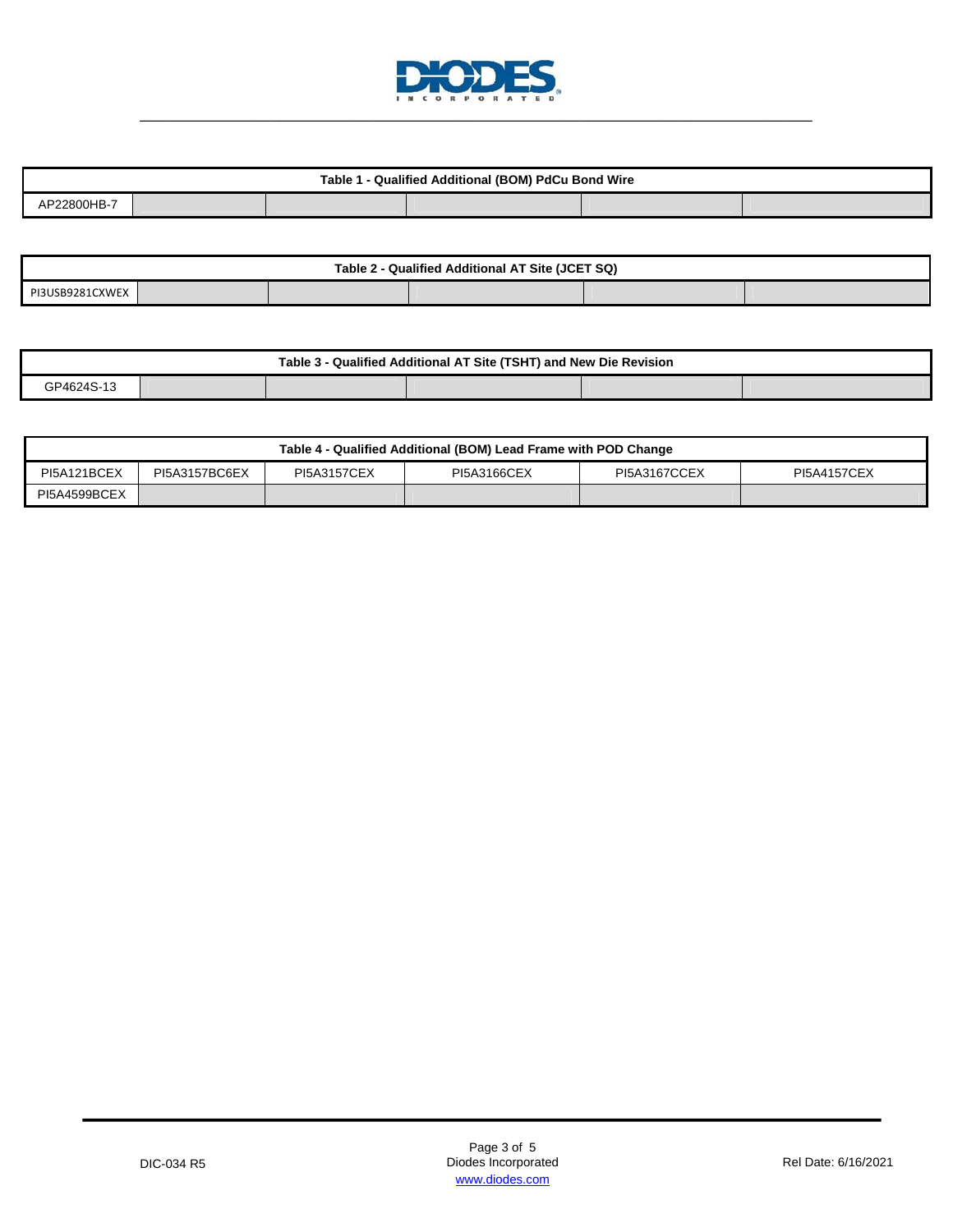

Table 5 – POD Change for SOT353-5L